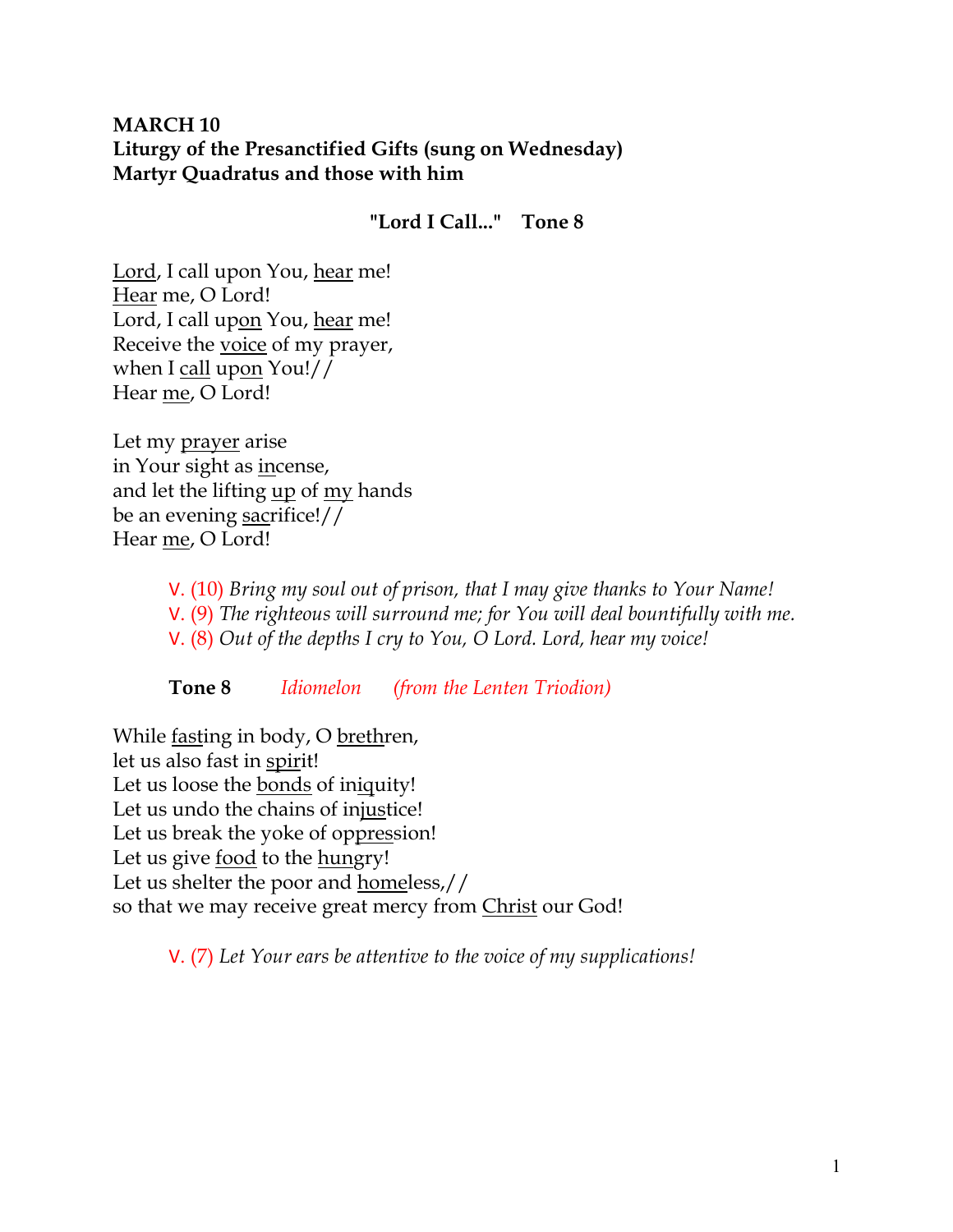### **Tone 8** *(to the Martyrs)*

Whatever is excellent and worthy of praise is rightly ascribed to the saints, for they bowed their necks beneath the sword, for Your sake, Who bowed the heavens and came down. They shed their blood for You, Who emptied Yourself, taking the form of a servant. They humbled themselves even unto death, following the example of Your lowliness. By their prayers have mercy on us, O God,// according to Your abundant mercy!

> V. (6) *If You, O Lord, should mark iniquities, Lord, who could stand? But there is forgiveness with You.*

**Tone 2** *(to the Apostles, by Joseph) (When You appeared)*

Jesus, the true spiritual Sun, sent you out as lightning into all the world, O Apostles and eyewitnesses of God. He dispersed the darkness of error, enlightening those held fast in the gloom of ignorance.// Entreat Him to send down on us as well His illumination and great mercy!

V. (5) *For Your Name's sake I wait for You, O Lord. My soul has waited for Your word; my soul has hoped on the Lord.* 

Glorified by fasting, Elijah rode in the divine chariot of virtues and was carried <u>up</u> to the height of heaven. Eagerly follow his example, O my humble soul! Fast from every evil and jealousy, from strife and fleeting pleasures! Then you will escape the everlasting torment of Gehenna,// crying out to Christ: "Glory to You, O Lord!"

> V. (4) *From the morning watch until night, from the morning watch, let Israel hope on the Lord!*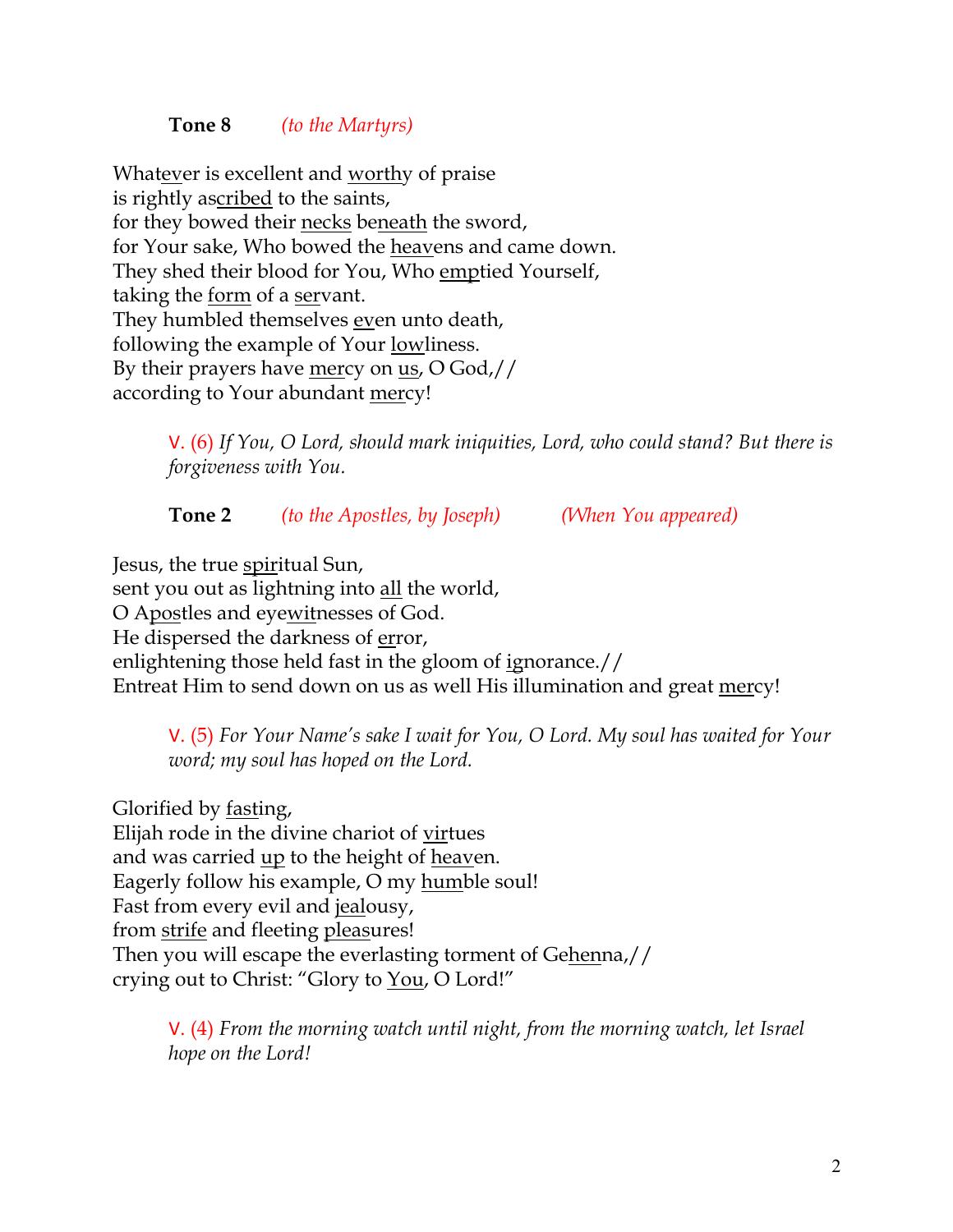O Apostles of God, fervent intercessors for the world, defenders of the Orthodox, you have power to approach Christ our God with boldness. Intercede for us, we pray you, that we may keep the holy fast in peace and receive the grace of the consubstantial Trinity!// O great and glorious preachers, worthy of all honor, pray for our souls!

V. (3) *For with the Lord there is mercy and with Him is plenteous redemption, and He will deliver Israel from all his iniquities.*

**Tone 1** *(from the Menaion, for St. Quadratus) (Joy of the Heavenly Hosts)*

Let us in faith raise a magnificent song as is fitting to the all-praised Quadratus and the great Cyprian, with the two named Dionysius and Anectus, together with Crescens and the glorious Paul! They are divinely crowned athletes of the Lord// and our most fervent intercessors.

V. (2) *Praise the Lord, all nations! Praise Him, all peoples!*

Today another choir of holy martyrs appears, victorious and triumphant, a brilliant assembly of divine passion-bearers, a steadfast regiment, a chosen army. Quadratus is its captain.// He is revealed as an all-glorious conqueror.

V. (1) *For His mercy is confirmed on us, and the truth of the Lord endures forever.* 

O all-<u>praised</u> Quadratus, with your <u>cutting</u> words you slashed through the twisted webs of the philosophers' wisdom like fog. You taught in faith and suffered in patience for Christ. Well-adorned in both teaching and suffering,// you have been crowned with the passion-bearers.

*Glory to the Father, and to the Son, and to the Holy Spirit; now and ever, and unto ages of ages. Amen.*